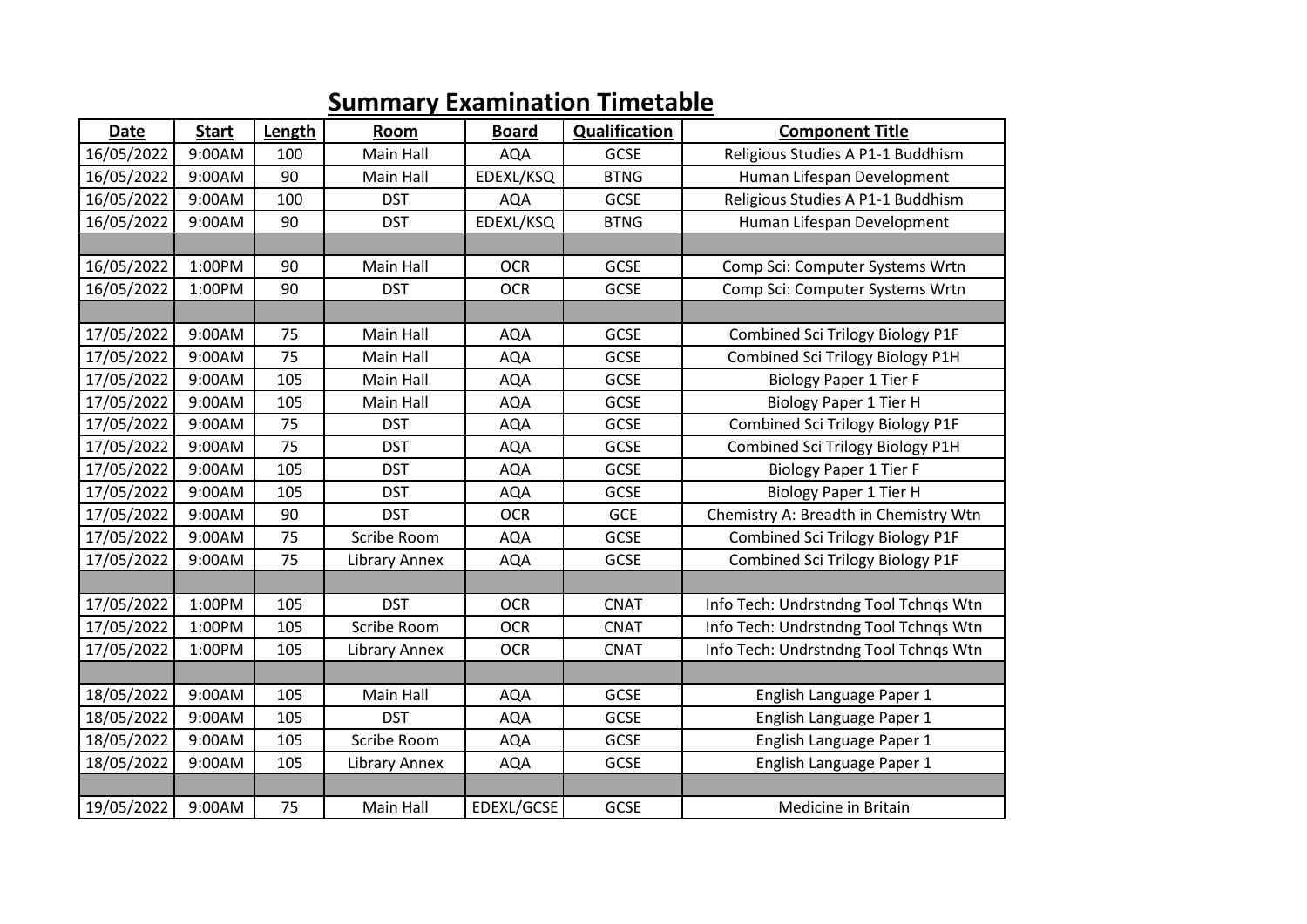| 19/05/2022 | 9:00AM | 90  | Main Hall            | <b>RSA</b> | CAMX        | EC3SP: U1 Body Sys & Eff of Phy Activ  |
|------------|--------|-----|----------------------|------------|-------------|----------------------------------------|
| 19/05/2022 | 9:00AM | 75  | <b>DST</b>           | EDEXL/GCSE | GCSE        | Medicine in Britain                    |
| 19/05/2022 | 9:00AM | 90  | <b>DST</b>           | <b>RSA</b> | CAMX        | EC3SP: U1 Body Sys & Eff of Phy Activ  |
| 19/05/2022 | 9:00AM | 75  | Library Annex        | EDEXL/GCSE | GCSE        | Medicine in Britain                    |
|            |        |     |                      |            |             |                                        |
| 20/05/2022 | 9:00AM | 90  | Main Hall            | <b>AQA</b> | <b>GCSE</b> | Mathematics Paper 1 Tier F             |
| 20/05/2022 | 9:00AM | 90  | Main Hall            | <b>AQA</b> | GCSE        | Mathematics Paper 1 Tier H             |
| 20/05/2022 | 9:00AM | 90  | <b>DST</b>           | <b>AQA</b> | GCSE        | Mathematics Paper 1 Tier F             |
| 20/05/2022 | 9:00AM | 90  | <b>DST</b>           | <b>AQA</b> | GCSE        | Mathematics Paper 1 Tier H             |
| 20/05/2022 | 9:00AM | 90  | Scribe Room          | <b>AQA</b> | GCSE        | Mathematics Paper 1 Tier F             |
| 20/05/2022 | 9:00AM | 90  | Library Annex        | <b>AQA</b> | <b>GCSE</b> | Mathematics Paper 1 Tier F             |
|            |        |     |                      |            |             |                                        |
| 20/05/2022 | 1:00PM | 90  | Main Hall            | <b>OCR</b> | GCSE        | Bus: Bus 1: Bus Actvty Mrktng Pple Wtn |
| 20/05/2022 | 1:00PM | 90  | Main Hall            | EDEXL/KSQ  | <b>BTNG</b> | Working in Health and Social Care      |
| 20/05/2022 | 1:00PM | 90  | <b>DST</b>           | <b>OCR</b> | GCSE        | Bus: Bus 1: Bus Actvty Mrktng Pple Wtn |
|            |        |     |                      |            |             |                                        |
| 23/05/2022 | 9:00AM | 110 | Main Hall            | WJEC/GCSE  | GCSE        | Geogb COMPONENT1 Invest Geog           |
| 23/05/2022 | 9:00AM | 120 | Main Hall            | <b>AQA</b> | <b>GCE</b>  | Sociology ADV Paper 1                  |
| 23/05/2022 | 9:00AM | 110 | <b>DST</b>           | WJEC/GCSE  | GCSE        | Geogb COMPONENT1 Invest Geog           |
| 23/05/2022 | 9:00AM | 110 | Scribe Room          | WJEC/GCSE  | GCSE        | Geogb COMPONENT1 Invest Geog           |
| 23/05/2022 | 9:00AM | 120 | Mr Jordan's Office   | <b>AQA</b> | GCE         | Sociology ADV Paper 1                  |
|            |        |     |                      |            |             |                                        |
| 24/05/2022 | 9:00AM | 120 | Main Hall            | <b>AQA</b> | <b>GCE</b>  | Psychology ADV Paper 1                 |
| 24/05/2022 | 9:00AM | 120 | Mr Jordan's Office   | <b>AQA</b> | GCE         | Psychology ADV Paper 1                 |
| 24/05/2022 | 9:00AM | 35  | <b>Training Room</b> | EDEXL/GCSE | GCSE        | Listening (F)                          |
| 24/05/2022 | 9:40AM | 45  | <b>Training Room</b> | EDEXL/GCSE | GCSE        | Reading (F)                            |
| 24/05/2022 | 9:00AM | 45  | L2                   | EDEXL/GCSE | GCSE        | Listening (H)                          |
| 24/05/2022 | 9:50AM | 60  | L2                   | EDEXL/GCSE | GCSE        | Reading (H)                            |
| 24/05/2022 | 9:00AM | 45  | L8                   | EDEXL/GCSE | GCSE        | Listening (H)                          |
| 24/05/2022 | 9:50AM | 60  | L8                   | EDEXL/GCSE | GCSE        | Reading (H)                            |
| 24/05/2022 | 9:00AM | 35  | Int1                 | EDEXL/GCSE | GCSE        | Listening (F)                          |
| 24/05/2022 | 9:50AM | 45  | Int1                 | EDEXL/GCSE | GCSE        | Reading (F)                            |
| 24/05/2022 | 9:00AM | 45  | Colinson             | EDEXL/GCSE | GCSE        | Listening (H)                          |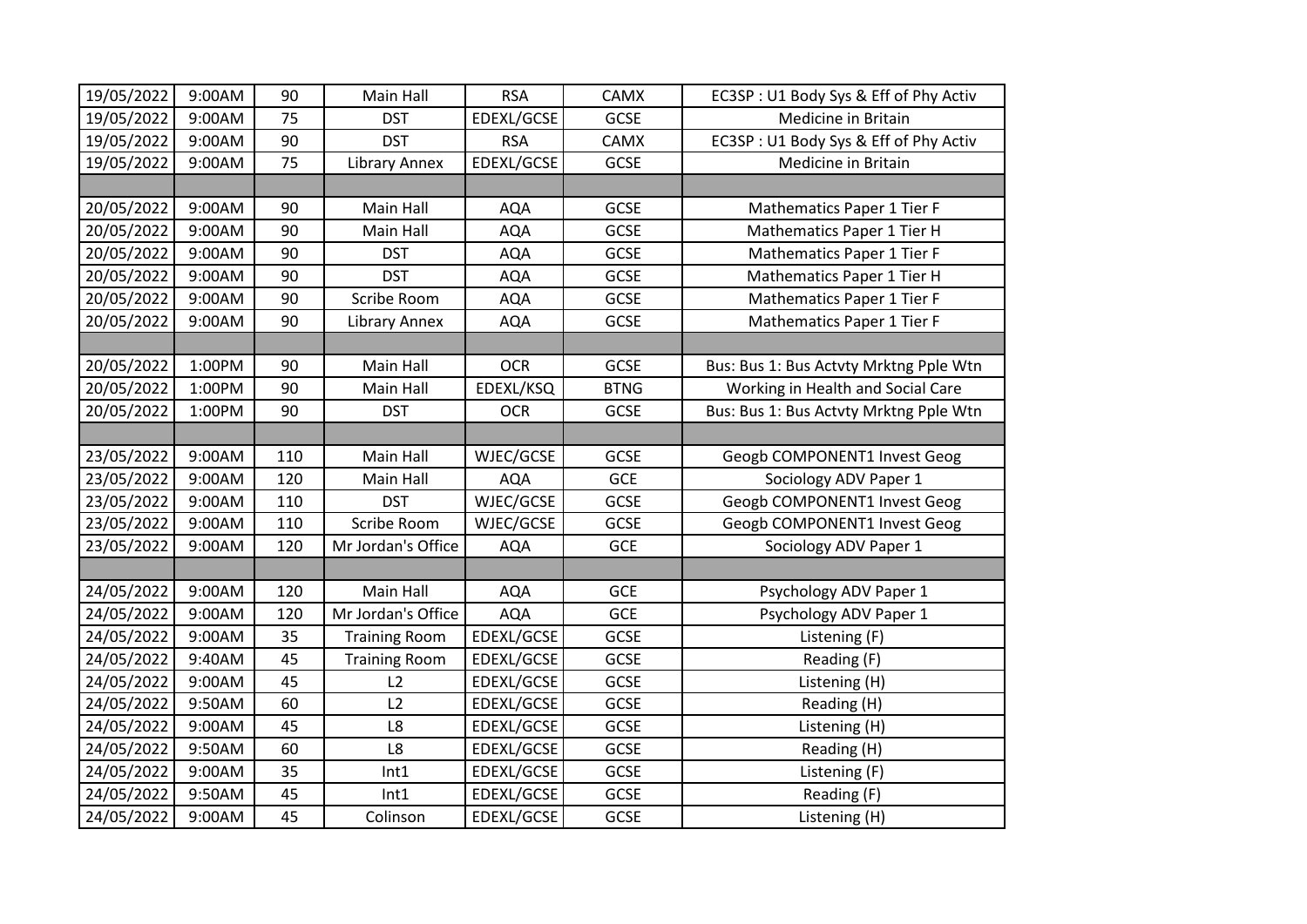| 24/05/2022 | 9:50AM  | 60  | Colinson             | EDEXL/GCSE | GCSE        | Reading (H)                           |
|------------|---------|-----|----------------------|------------|-------------|---------------------------------------|
|            |         |     |                      |            |             |                                       |
| 24/05/2022 | 1:00PM  | 60  | Main Hall            | <b>OCR</b> | GCSE        | PE: Physcl Fctr Affctng Perf Wtn      |
| 24/05/2022 | 1:00PM  | 60  | Main Hall            | <b>OCR</b> | <b>CNAT</b> | Sprt Stdies: Cntmpry Issues Sprt Wrtn |
| 24/05/2022 | 1:00PM  | 60  | <b>DST</b>           | <b>OCR</b> | GCSE        | PE: Physcl Fctr Affctng Perf Wtn      |
| 24/05/2022 | 1:00PM  | 60  | <b>DST</b>           | <b>OCR</b> | CNAT        | Sprt Stdies: Cntmpry Issues Sprt Wrtn |
| 24/05/2022 | 1:00PM  | 60  | Scribe Room          | <b>OCR</b> | <b>CNAT</b> | Sprt Stdies: Cntmpry Issues Sprt Wrtn |
| 24/05/2022 | 1:00PM  | 35  | <b>Training Room</b> | EDEXL/GCSE | GCSE        | Listening (F)                         |
| 24/05/2022 | 1:50PM  | 50  | <b>Training Room</b> | EDEXL/GCSE | GCSE        | Reading (F)                           |
|            |         |     |                      |            |             |                                       |
| 25/05/2022 | 9:00AM  | 50  | Main Hall            | <b>AQA</b> | GCSE        | Eng Lit Paper 1-19th Century Novel    |
| 25/05/2022 | 9:55AM  | 50  | Main Hall            | <b>AQA</b> | GCSE        | Eng Lit Paper 1-Modern Prose Drama    |
| 25/05/2022 | 9:00AM  | 50  | <b>DST</b>           | <b>AQA</b> | GCSE        | Eng Lit Paper 1-19th Century Novel    |
| 25/05/2022 | 10:10AM | 50  | <b>DST</b>           | <b>AQA</b> | GCSE        | Eng Lit Paper 1-Poetry Anthology      |
| 25/05/2022 | 9:00AM  | 50  | Scribe Room          | <b>AQA</b> | GCSE        | Eng Lit Paper 1-19th Century Novel    |
| 25/05/2022 | 10:10AM | 50  | Scribe Room          | <b>AQA</b> | GCSE        | Eng Lit Paper 1-Poetry Anthology      |
| 25/05/2022 | 9:00AM  | 50  | Library Annex        | <b>AQA</b> | <b>GCSE</b> | Eng Lit Paper 1-19th Century Novel    |
| 25/05/2022 | 10:10AM | 50  | Library Annex        | <b>AQA</b> | <b>GCSE</b> | Eng Lit Paper 1-Poetry Anthology      |
| 25/05/2022 | 9:00AM  | 150 | <b>Training Room</b> | <b>AQA</b> | <b>GCE</b>  | English Language ADV Paper 1          |
| 25/05/2022 | 9:00AM  | 120 | <b>Training Room</b> | EDEXL/GCE  | GCE         | Market, People & Global BU            |
| 25/05/2022 | 9:00AM  | 150 | Mr Jordan's Office   | <b>AQA</b> | <b>GCE</b>  | English Language ADV Paper 1          |
|            |         |     |                      |            |             |                                       |
| 25/05/2022 | 1:00PM  | 160 | Main Hall            | <b>OCR</b> | <b>GCE</b>  | Frthr Mthmtcs B (Mei) : Core Pure Wtn |
| 25/05/2022 | 1:00PM  | 120 | Main Hall            | EDEXL/GCE  | GCE         | Market, People & Global BU            |
|            |         |     |                      |            |             |                                       |
| 26/05/2022 | 9:00AM  | 135 | Main Hall            | EDEXL/GCE  | <b>GCE</b>  | Russia 1917-91                        |
| 26/05/2022 | 9:00AM  | 60  | Main Hall            | <b>RSA</b> | CAMX        | EC3SP: U3 Sports Organise & Develop   |
| 26/05/2022 | 9:00AM  | 35  | <b>Training Room</b> | EDEXL/GCSE | GCSE        | Listening (F)                         |
| 26/05/2022 | 9:50AM  | 45  | <b>Training Room</b> | EDEXL/GCSE | GCSE        | Reading (F)                           |
|            |         |     |                      |            |             |                                       |
| 26/05/2022 | 1:00PM  | 120 | Main Hall            | <b>OCR</b> | <b>GCE</b>  | PE: Physigcl Fctr Afct Perf Wtn       |
| 26/05/2022 | 1:00PM  | 135 | Main Hall            | <b>OCR</b> | GCE         | Physics A: Modelling Physics Wtn      |
| 26/05/2022 | 1:00PM  | 105 | Main Hall            | <b>AQA</b> | GCSE        | Religious Studies A P2A Excl Text     |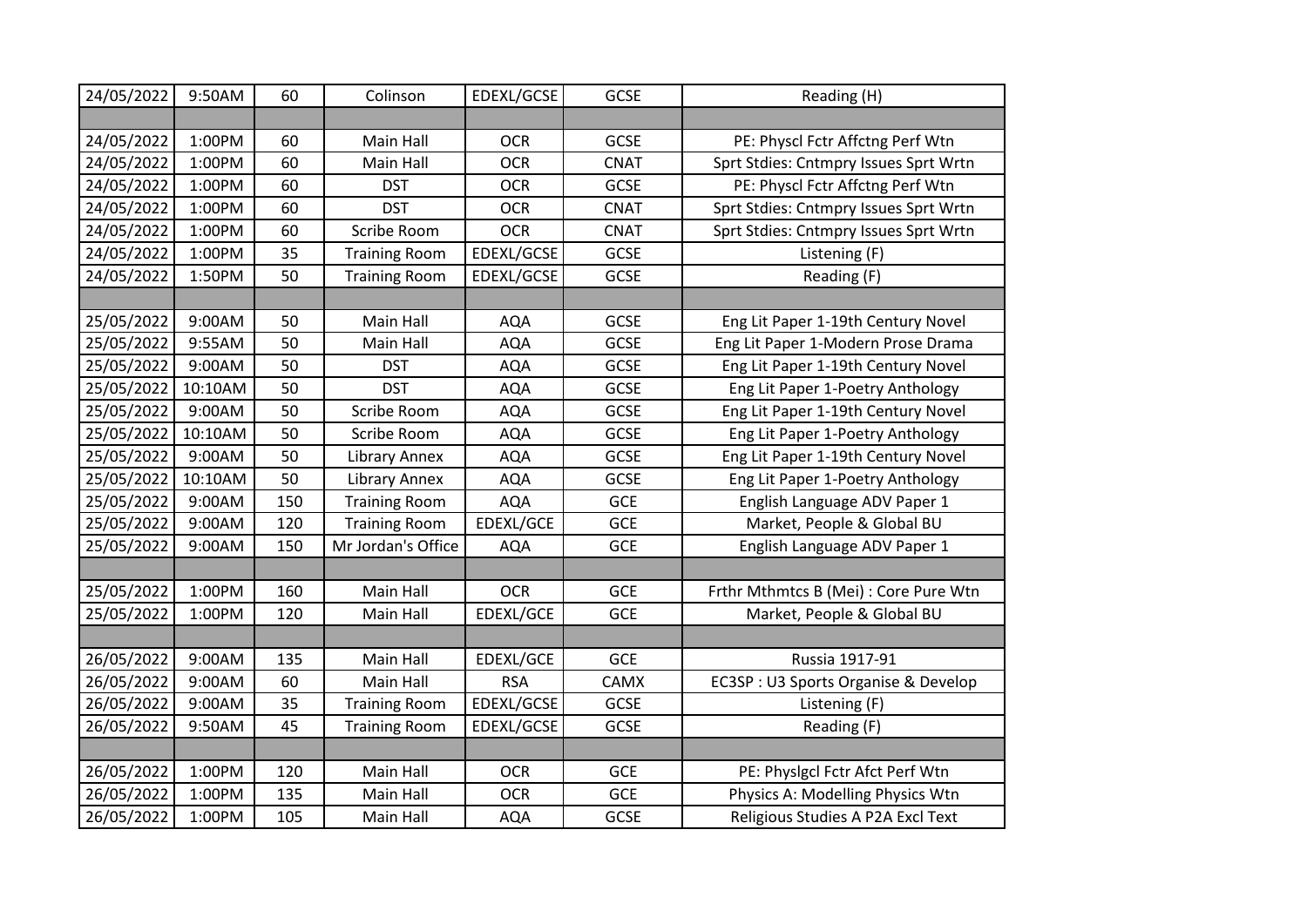| 26/05/2022 | 1:00PM | 105 | <b>DST</b>           | <b>AQA</b> | GCSE        | Religious Studies A P2A Excl Text     |
|------------|--------|-----|----------------------|------------|-------------|---------------------------------------|
|            |        |     |                      |            |             |                                       |
| 27/05/2022 | 9:00AM | 75  | Main Hall            | <b>AQA</b> | GCSE        | Combined Sci Trilogy Chemistry P1F    |
| 27/05/2022 | 9:00AM | 75  | Main Hall            | <b>AQA</b> | GCSE        | Combined Sci Trilogy Chemistry P1H    |
| 27/05/2022 | 9:00AM | 105 | Main Hall            | <b>AQA</b> | GCSE        | Chemistry Paper 1 Tier F              |
| 27/05/2022 | 9:00AM | 105 | Main Hall            | <b>AQA</b> | GCSE        | Chemistry Paper 1 Tier H              |
| 27/05/2022 | 9:00AM | 75  | <b>DST</b>           | <b>AQA</b> | GCSE        | Combined Sci Trilogy Chemistry P1F    |
| 27/05/2022 | 9:00AM | 75  | <b>DST</b>           | <b>AQA</b> | <b>GCSE</b> | Combined Sci Trilogy Chemistry P1H    |
| 27/05/2022 | 9:00AM | 105 | <b>DST</b>           | <b>AQA</b> | GCSE        | Chemistry Paper 1 Tier F              |
| 27/05/2022 | 9:00AM | 75  | Scribe Room          | <b>AQA</b> | <b>GCSE</b> | Combined Sci Trilogy Chemistry P1F    |
| 27/05/2022 | 9:00AM | 75  | <b>Library Annex</b> | <b>AQA</b> | GCSE        | Combined Sci Trilogy Chemistry P1F    |
| 27/05/2022 | 9:00AM | 105 | <b>Training Room</b> | WJEC/GCE   | <b>GCE</b>  | Geography Comp 1 Changing             |
|            |        |     |                      |            |             |                                       |
| 27/05/2022 | 1:00PM | 90  | Main Hall            | <b>OCR</b> | GCSE        | Comp Sci: Comp Thnk Algrthm Prgrm Wtn |
| 27/05/2022 | 1:00PM | 90  | Main Hall            | <b>OCR</b> | GCE         | Chemistry A: Depth in Chemistry Wtn   |
| 27/05/2022 | 1:00PM | 90  | <b>DST</b>           | <b>OCR</b> | GCSE        | Comp Sci: Comp Thnk Algrthm Prgrm Wtn |
|            |        |     |                      |            |             |                                       |
| 06/06/2022 | 1:00PM | 80  | Main Hall            | EDEXL/GCSE | GCSE        | Writing (F)                           |
| 06/06/2022 | 1:00PM | 150 | Main Hall            | <b>AQA</b> | GCE         | English Language ADV Paper 2          |
| 06/06/2022 | 1:00PM | 150 | Mr Jordan's Office   | <b>AQA</b> | GCE         | English Language ADV Paper 2          |
|            |        |     |                      |            |             |                                       |
| 07/06/2022 | 9:00AM | 90  | Main Hall            | <b>AQA</b> | <b>GCSE</b> | Mathematics Paper 2 Tier F            |
| 07/06/2022 | 9:00AM | 90  | Main Hall            | <b>AQA</b> | GCSE        | Mathematics Paper 2 Tier H            |
| 07/06/2022 | 9:00AM | 90  | <b>DST</b>           | <b>AQA</b> | GCSE        | Mathematics Paper 2 Tier F            |
| 07/06/2022 | 9:00AM | 90  | <b>DST</b>           | <b>AQA</b> | GCSE        | Mathematics Paper 2 Tier H            |
| 07/06/2022 | 9:00AM | 90  | Scribe Room          | <b>AQA</b> | GCSE        | Mathematics Paper 2 Tier F            |
| 07/06/2022 | 9:00AM | 90  | Library Annex        | <b>AQA</b> | GCSE        | Mathematics Paper 2 Tier F            |
| 07/06/2022 | 9:00AM | 180 | <b>Training Room</b> | <b>AQA</b> | GCE         | English Literature A ADV P1           |
|            |        |     |                      |            |             |                                       |
| 07/06/2022 | 1:00PM | 120 | Main Hall            | <b>OCR</b> | <b>GCE</b>  | Maths B (Mei) : Pure Mthmtc Mchnc Wtn |
| 07/06/2022 | 1:00PM | 90  | Main Hall            | WJEC/GCSE  | GCSE        | Geog B Component 2 Problem Solv Geog  |
| 07/06/2022 | 1:00PM | 120 | Main Hall            | <b>AQA</b> | GCE         | Sociology ADV Paper 2                 |
| 07/06/2022 | 1:00PM | 90  | <b>DST</b>           | WJEC/GCSE  | <b>GCSE</b> | Geog B Component 2 Problem Solv Geog  |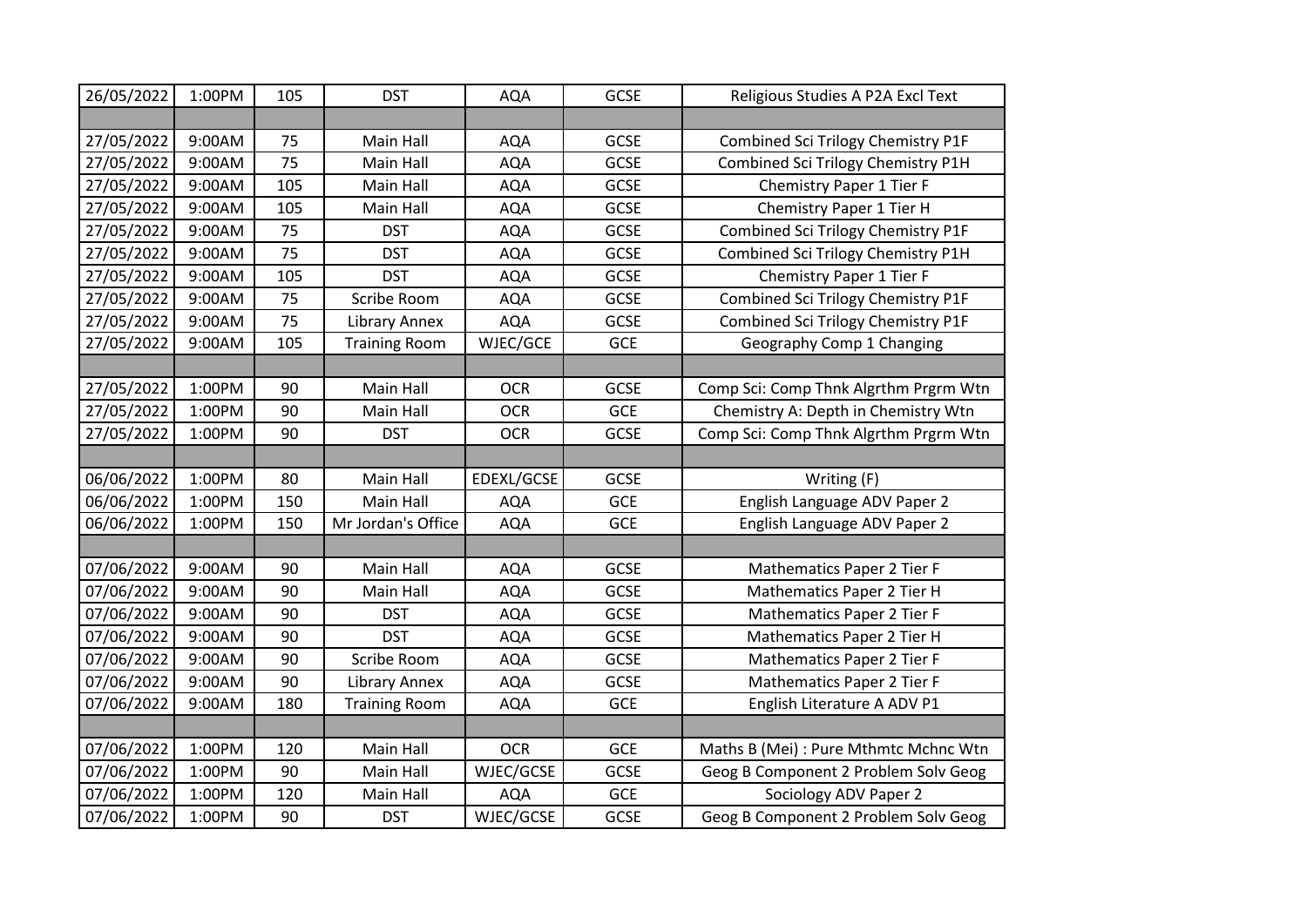| 07/06/2022 | 1:00PM | 90  | Scribe Room          | WJEC/GCSE  | GCSE        | Geog B Component 2 Problem Solv Geog       |
|------------|--------|-----|----------------------|------------|-------------|--------------------------------------------|
| 07/06/2022 | 1:00PM | 120 | Mr Jordan's Office   | <b>AQA</b> | GCE         | Sociology ADV Paper 2                      |
|            |        |     |                      |            |             |                                            |
| 08/06/2022 | 9:00AM | 105 | Main Hall            | <b>AQA</b> | <b>GCSE</b> | Eng Lit Paper 2                            |
| 08/06/2022 | 9:00AM | 105 | <b>DST</b>           | <b>AQA</b> | GCSE        | Eng Lit Paper 2                            |
| 08/06/2022 | 9:00AM | 105 | Scribe Room          | <b>AQA</b> | <b>GCSE</b> | Eng Lit Paper 2                            |
| 08/06/2022 | 9:00AM | 105 | Library Annex        | <b>AQA</b> | GCSE        | Eng Lit Paper 2                            |
| 08/06/2022 | 9:00AM | 120 | <b>Training Room</b> | <b>AQA</b> | <b>GCE</b>  | Psychology ADV Paper 2                     |
| 08/06/2022 | 9:00AM | 120 | Mr Jordan's Office   | <b>AQA</b> | <b>GCE</b>  | Psychology ADV Paper 2                     |
|            |        |     |                      |            |             |                                            |
| 08/06/2022 | 1:00PM | 120 | Main Hall            | WJEC/GCE   | GCE         | Geography Comp 2 Global Systems            |
| 08/06/2022 | 1:00PM | 105 | Main Hall            | <b>AQA</b> | L2          | <b>Further Mathematics Paper 1</b>         |
|            |        |     |                      |            |             |                                            |
| 09/06/2022 | 9:00AM | 80  | Main Hall            | EDEXL/GCSE | GCSE        | Russia & the Soviet Union                  |
| 09/06/2022 | 9:00AM | 120 | Main Hall            | EDEXL/GCE  | GCE         | Activs, Decision & Strats.                 |
| 09/06/2022 | 9:00AM | 80  | <b>DST</b>           | EDEXL/GCSE | GCSE        | Russia & the Soviet Union                  |
| 09/06/2022 | 9:00AM | 80  | Library Annex        | EDEXL/GCSE | GCSE        | Russia & the Soviet Union                  |
|            |        |     |                      |            |             |                                            |
| 09/06/2022 | 1:00PM | 75  | Main Hall            | <b>AQA</b> | GCSE        | <b>Combined Sci Trilogy Physics P1F</b>    |
| 09/06/2022 | 1:00PM | 75  | Main Hall            | <b>AQA</b> | GCSE        | Combined Sci Trilogy Physics P1H           |
| 09/06/2022 | 1:00PM | 105 | Main Hall            | <b>AQA</b> | GCSE        | Physics Paper 1 Tier F                     |
| 09/06/2022 | 1:00PM | 105 | Main Hall            | <b>AQA</b> | GCSE        | Physics Paper 1 Tier H                     |
| 09/06/2022 | 1:00PM | 75  | <b>DST</b>           | <b>AQA</b> | GCSE        | <b>Combined Sci Trilogy Physics P1F</b>    |
| 09/06/2022 | 1:00PM | 75  | <b>DST</b>           | <b>AQA</b> | GCSE        | Combined Sci Trilogy Physics P1H           |
| 09/06/2022 | 1:00PM | 105 | <b>DST</b>           | <b>AQA</b> | GCSE        | Physics Paper 1 Tier F                     |
| 09/06/2022 | 1:00PM | 105 | <b>DST</b>           | <b>AQA</b> | GCSE        | Physics Paper 1 Tier H                     |
| 09/06/2022 | 1:00PM | 75  | Scribe Room          | <b>AQA</b> | <b>GCSE</b> | <b>Combined Sci Trilogy Physics P1F</b>    |
| 09/06/2022 | 1:00PM | 75  | Library Annex        | <b>AQA</b> | <b>GCSE</b> | Combined Sci Trilogy Physics P1F           |
| 09/06/2022 | 1:00PM | 90  | <b>Training Room</b> | <b>OCR</b> | <b>GCE</b>  | D & T: Prncpls of Product Design Wrtn      |
| 09/06/2022 | 1:00PM | 135 | <b>Training Room</b> | <b>OCR</b> | <b>GCE</b>  | <b>Biology A: Biological Processes Wtn</b> |
|            |        |     |                      |            |             |                                            |
| 10/06/2022 | 9:00AM | 105 | Main Hall            | <b>AQA</b> | <b>GCSE</b> | English Language Paper 2                   |
| 10/06/2022 | 9:00AM | 105 | <b>DST</b>           | <b>AQA</b> | <b>GCSE</b> | English Language Paper 2                   |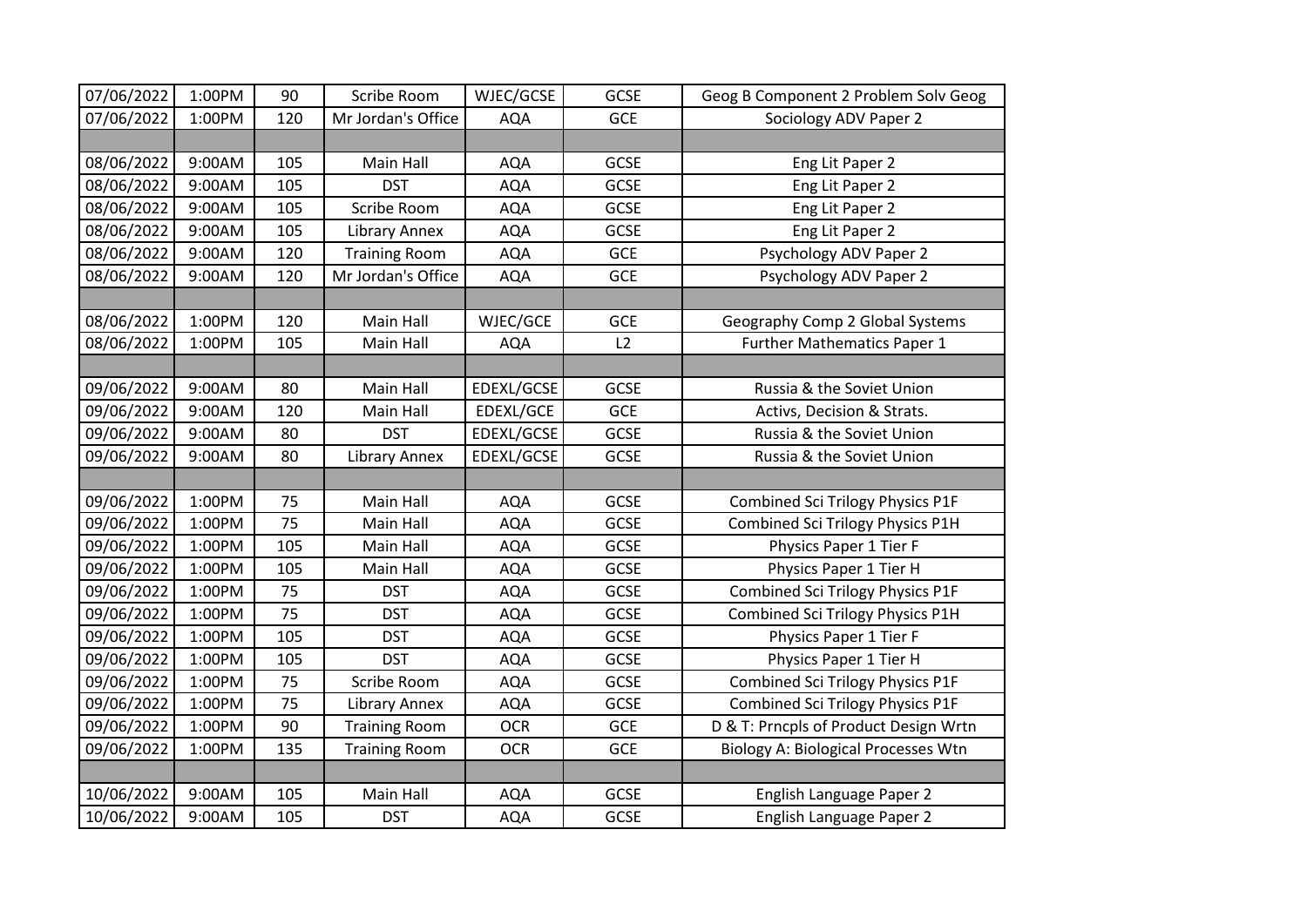| 10/06/2022 | 9:00AM | 105 | Scribe Room          | <b>AQA</b> | <b>GCSE</b> | English Language Paper 2               |
|------------|--------|-----|----------------------|------------|-------------|----------------------------------------|
| 10/06/2022 | 9:00AM | 105 | Library Annex        | <b>AQA</b> | GCSE        | English Language Paper 2               |
| 10/06/2022 | 9:00AM | 60  | <b>Training Room</b> | <b>OCR</b> | GCE         | PE: Psychlgcl Fctr Afct Perf Wtn       |
| 10/06/2022 | 9:00AM | 90  | <b>Training Room</b> | EDEXL/GCE  | <b>GCE</b>  | China & Gdr                            |
|            |        |     |                      |            |             |                                        |
| 10/06/2022 | 1:00PM | 60  | Main Hall            | <b>OCR</b> | GCE         | PE: Psychlgcl Fctr Afct Perf Wtn       |
| 10/06/2022 | 1:00PM | 135 | Main Hall            | <b>OCR</b> | <b>GCE</b>  | Physics A: Exploring Physics Wtn       |
| 10/06/2022 | 1:00PM | 60  | Main Hall            | <b>OCR</b> | <b>GCSE</b> | PE: Socio-Ctrl Issues Sprt Psych Wtn   |
| 10/06/2022 | 1:00PM | 60  | <b>DST</b>           | <b>OCR</b> | GCSE        | PE: Socio-Ctrl Issues Sprt Psych Wtn   |
|            |        |     |                      |            |             |                                        |
| 13/06/2022 | 9:00AM | 90  | Main Hall            | <b>AQA</b> | GCSE        | Mathematics Paper 3 Tier F             |
| 13/06/2022 | 9:00AM | 90  | Main Hall            | <b>AQA</b> | GCSE        | Mathematics Paper 3 Tier H             |
| 13/06/2022 | 9:00AM | 90  | <b>DST</b>           | <b>AQA</b> | GCSE        | Mathematics Paper 3 Tier F             |
| 13/06/2022 | 9:00AM | 90  | <b>DST</b>           | <b>AQA</b> | GCSE        | Mathematics Paper 3 Tier H             |
| 13/06/2022 | 9:00AM | 90  | Scribe Room          | <b>AQA</b> | GCSE        | <b>Mathematics Paper 3 Tier F</b>      |
| 13/06/2022 | 9:00AM | 90  | Library Annex        | <b>AQA</b> | GCSE        | Mathematics Paper 3 Tier F             |
| 13/06/2022 | 9:00AM | 135 | <b>Training Room</b> | <b>OCR</b> | GCE         | Chem A: Prdc Tble Elmnt Phy Chm Wtn    |
| 13/06/2022 | 9:00AM | 120 | <b>Training Room</b> | <b>AQA</b> | <b>GCE</b>  | Sociology ADV Paper 3                  |
| 13/06/2022 | 9:00AM | 150 | CL                   | <b>AQA</b> | <b>GCE</b>  | French ADV Paper 1 List, Read & Writ   |
| 13/06/2022 | 9:00AM | 120 | Mr Jordan's Office   | <b>AQA</b> | <b>GCE</b>  | Sociology ADV Paper 3                  |
|            |        |     |                      |            |             |                                        |
| 13/06/2022 | 1:00PM | 75  | Main Hall            | <b>OCR</b> | <b>CNAT</b> | Creative Imedia: Preprdctn Skills Wtn  |
| 13/06/2022 | 1:00PM | 90  | Main Hall            | <b>OCR</b> | GCSE        | Bus: Bus 2: Oprtn Fnnce Inflnc Bus Wtn |
| 13/06/2022 | 1:00PM | 135 | Main Hall            | <b>OCR</b> | <b>GCE</b>  | Chem A: Prdc Tble Elmnt Phy Chm Wtn    |
| 13/06/2022 | 1:00PM | 150 | Main Hall            | <b>OCR</b> | <b>GCE</b>  | Comp Sci: Computer Systems Wrtn        |
| 13/06/2022 | 1:00PM | 75  | <b>DST</b>           | <b>OCR</b> | <b>CNAT</b> | Creative Imedia: Preprdctn Skills Wtn  |
| 13/06/2022 | 1:00PM | 90  | <b>DST</b>           | <b>OCR</b> | GCSE        | Bus: Bus 2: Oprtn Fnnce Inflnc Bus Wtn |
| 13/06/2022 | 1:00PM | 75  | Scribe Room          | <b>OCR</b> | <b>CNAT</b> | Creative Imedia: Preprdctn Skills Wtn  |
|            |        |     |                      |            |             |                                        |
| 14/06/2022 | 9:00AM | 75  | Main Hall            | WJEC/GCSE  | GCSE        | Geog B Component 3 Applied Fieldwork   |
| 14/06/2022 | 9:00AM | 75  | <b>DST</b>           | WJEC/GCSE  | GCSE        | Geog B Component 3 Applied Fieldwork   |
| 14/06/2022 | 9:00AM | 75  | Scribe Room          | WJEC/GCSE  | GCSE        | Geog B Component 3 Applied Fieldwork   |
|            |        |     |                      |            |             |                                        |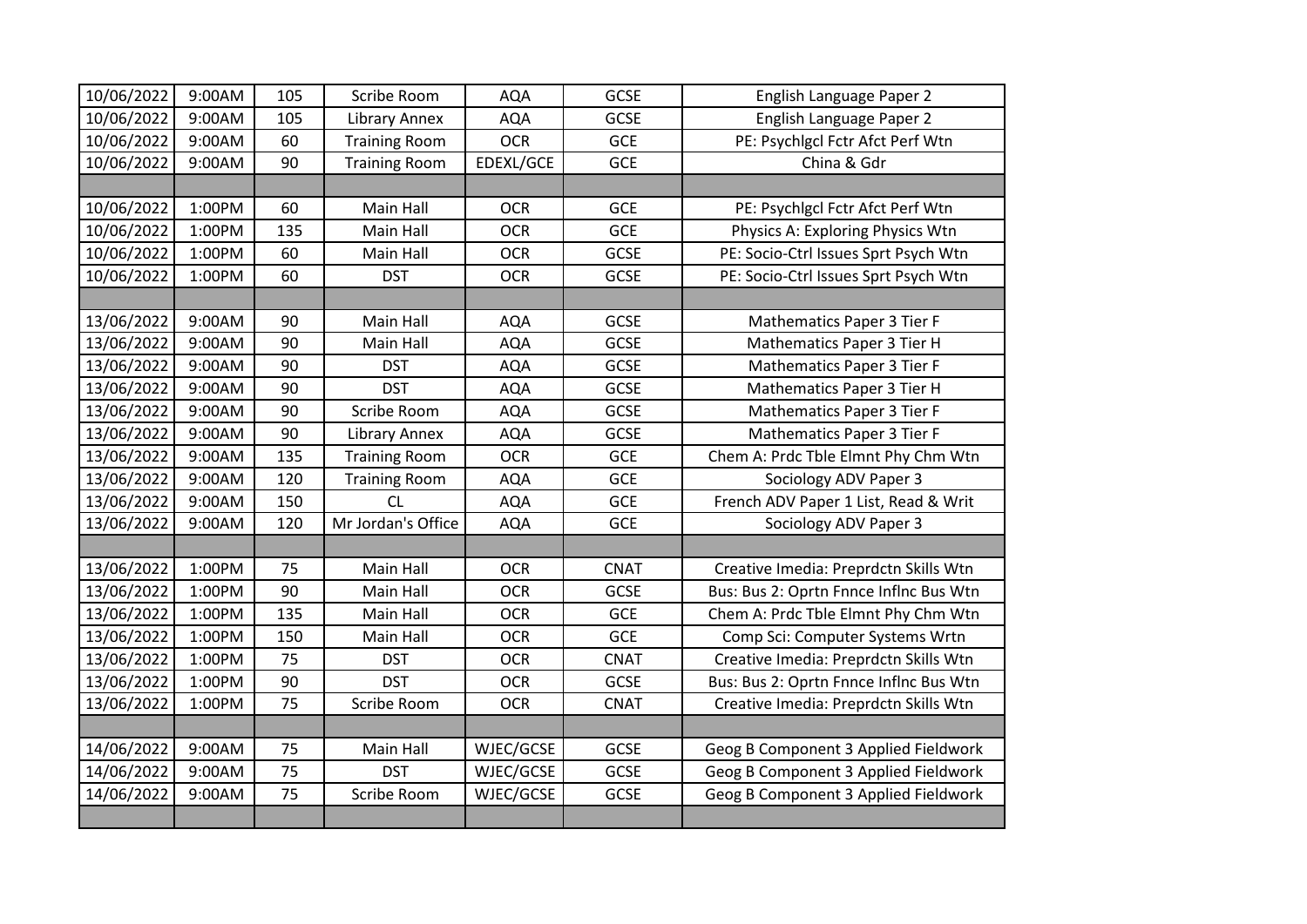| 14/06/2022 | 1:00PM | 120 | Main Hall          | <b>OCR</b> | <b>GCE</b>  | Maths B (Mei) : Pure Mthmtcs Stats Wtn  |
|------------|--------|-----|--------------------|------------|-------------|-----------------------------------------|
|            |        |     |                    |            |             |                                         |
| 15/06/2022 | 9:00AM | 75  | Main Hall          | <b>AQA</b> | GCSE        | Combined Sci Trilogy Biology P2F        |
| 15/06/2022 | 9:00AM | 75  | Main Hall          | <b>AQA</b> | <b>GCSE</b> | Combined Sci Trilogy Biology P2H        |
| 15/06/2022 | 9:00AM | 105 | Main Hall          | <b>AQA</b> | GCSE        | <b>Biology Paper 2 Tier F</b>           |
| 15/06/2022 | 9:00AM | 105 | Main Hall          | <b>AQA</b> | <b>GCSE</b> | <b>Biology Paper 2 Tier H</b>           |
| 15/06/2022 | 9:00AM | 75  | <b>DST</b>         | <b>AQA</b> | GCSE        | Combined Sci Trilogy Biology P2F        |
| 15/06/2022 | 9:00AM | 75  | <b>DST</b>         | <b>AQA</b> | GCSE        | Combined Sci Trilogy Biology P2H        |
| 15/06/2022 | 9:00AM | 105 | <b>DST</b>         | <b>AQA</b> | <b>GCSE</b> | <b>Biology Paper 2 Tier F</b>           |
| 15/06/2022 | 9:00AM | 105 | <b>DST</b>         | <b>AQA</b> | <b>GCSE</b> | <b>Biology Paper 2 Tier H</b>           |
| 15/06/2022 | 9:00AM | 75  | Scribe Room        | <b>AQA</b> | GCSE        | <b>Combined Sci Trilogy Biology P2F</b> |
| 15/06/2022 | 9:00AM | 75  | Library Annex      | <b>AQA</b> | GCSE        | Combined Sci Trilogy Biology P2F        |
|            |        |     |                    |            |             |                                         |
| 15/06/2022 | 1:00PM | 75  | Main Hall          | <b>OCR</b> | GCE         | Frthr Mthmtcs B (Mei) : Mech Minor Wtn  |
| 15/06/2022 | 1:00PM | 120 | Main Hall          | <b>OCR</b> | <b>GCSE</b> | D & T: Prncpls of Dsgn & Tchnlgy-Wrtn   |
| 15/06/2022 | 1:00PM | 120 | <b>DST</b>         | <b>OCR</b> | <b>GCSE</b> | D & T: Prncpls of Dsgn & Tchnlgy-Wrtn   |
| 15/06/2022 | 1:00PM | 120 | Scribe Room        | <b>OCR</b> | <b>GCSE</b> | D & T: Prncpls of Dsgn & Tchnlgy-Wrtn   |
|            |        |     |                    |            |             |                                         |
| 16/06/2022 | 9:00AM | 90  | Main Hall          | <b>OCR</b> | GCE         | Physics A: Unified Physics Wtn          |
| 16/06/2022 | 9:00AM | 120 | Main Hall          | <b>AQA</b> | GCE         | Psychology ADV Paper 3                  |
| 16/06/2022 | 9:00AM | 90  | <b>DST</b>         | <b>OCR</b> | <b>GCE</b>  | Physics A: Unified Physics Wtn          |
| 16/06/2022 | 9:00AM | 120 | <b>DST</b>         | <b>AQA</b> | GCE         | Psychology ADV Paper 3                  |
| 16/06/2022 | 9:00AM | 120 | Mr Jordan's Office | <b>AQA</b> | <b>GCE</b>  | Psychology ADV Paper 3                  |
|            |        |     |                    |            |             |                                         |
| 16/06/2022 | 1:00PM | 60  | Main Hall          | <b>OCR</b> | <b>CNAT</b> | H & SC: Ess Values of Care Written      |
| 16/06/2022 | 1:00PM | 75  | Main Hall          | EDEXL/GCSE | <b>GCSE</b> | Writing (F)                             |
| 16/06/2022 | 1:00PM | 80  | Main Hall          | EDEXL/GCSE | GCSE        | Writing (H)                             |
| 16/06/2022 | 2:20PM | 60  | Main Hall          | <b>OCR</b> | <b>CNAT</b> | H & SC: Ess Values of Care Written      |
| 16/06/2022 | 2:25PM | 60  | Main Hall          | <b>OCR</b> | <b>CNAT</b> | H & SC: Ess Values of Care Written      |
| 16/06/2022 | 1:00PM | 60  | <b>DST</b>         | <b>OCR</b> | <b>CNAT</b> | H & SC: Ess Values of Care Written      |
| 16/06/2022 | 1:00PM | 75  | <b>DST</b>         | EDEXL/GCSE | GCSE        | Writing (F)                             |
| 16/06/2022 | 1:00PM | 80  | <b>DST</b>         | EDEXL/GCSE | GCSE        | Writing (H)                             |
| 16/06/2022 | 2:25PM | 60  | <b>DST</b>         | <b>OCR</b> | <b>CNAT</b> | H & SC: Ess Values of Care Written      |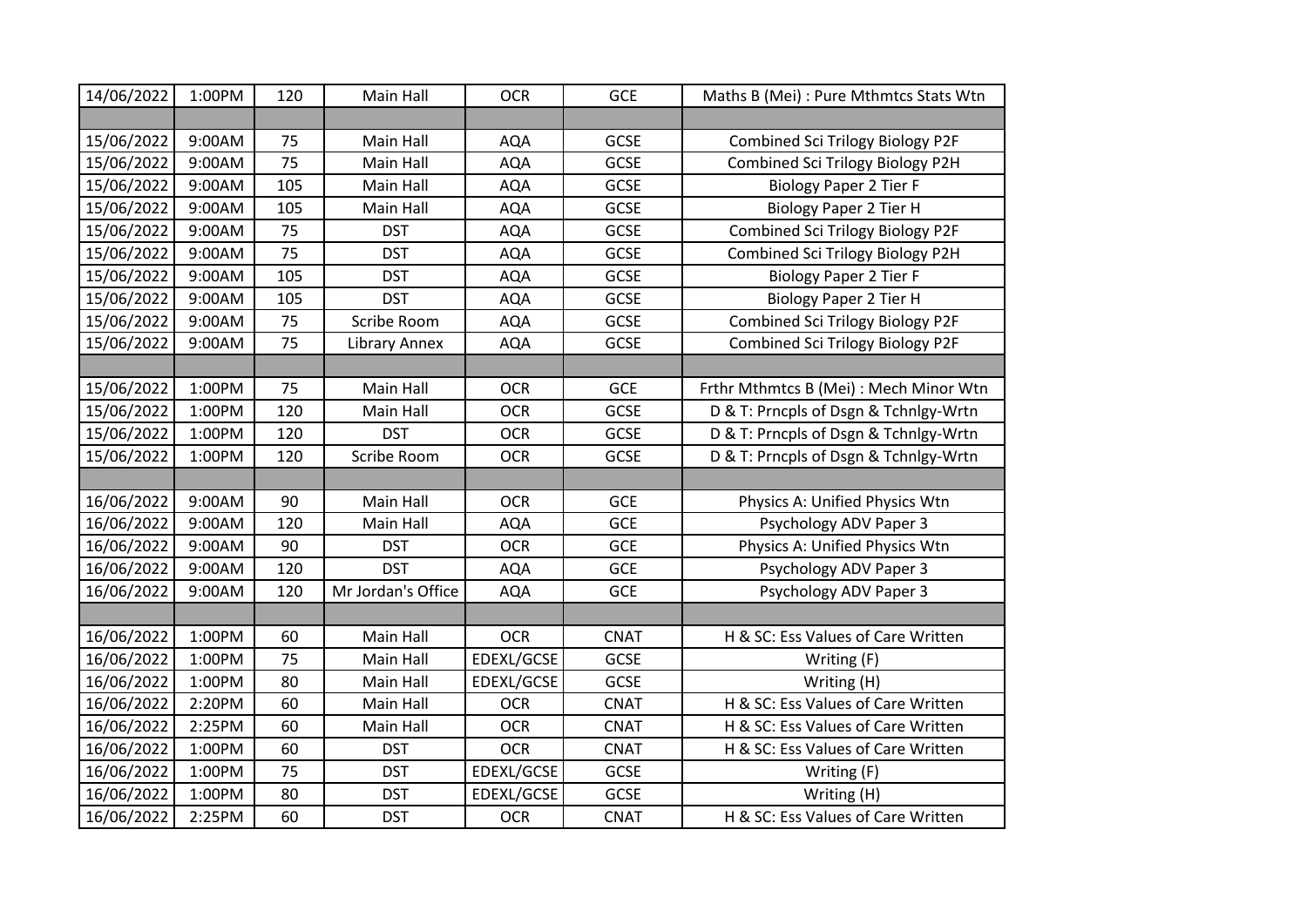| 16/06/2022 | 1:00PM | 60  | Scribe Room          | <b>OCR</b>   | <b>CNAT</b> | H & SC: Ess Values of Care Written         |
|------------|--------|-----|----------------------|--------------|-------------|--------------------------------------------|
| 16/06/2022 | 1:00PM | 90  | <b>Training Room</b> | <b>OCR</b>   | GCE         | Physics A: Unified Physics Wtn             |
| 16/06/2022 | 1:00PM | 120 | <b>Training Room</b> | EDEXL/GCE    | GCE         | <b>Investigating Business</b>              |
|            |        |     |                      |              |             |                                            |
| 17/06/2022 | 9:00AM | 135 | Main Hall            | <b>OCR</b>   | GCE         | <b>Biology A: Biological Diversity Wtn</b> |
| 17/06/2022 | 9:00AM | 75  | Main Hall            | EDEXL/GCSE   | GCSE        | Writing (F)                                |
|            |        |     |                      |              |             |                                            |
| 17/06/2022 | 1:00PM | 135 | Main Hall            | <b>OCR</b>   | GCE         | Frthr Mthmtcs B (Mei) : Stat Major Wtn     |
| 17/06/2022 | 1:00PM | 135 | Main Hall            | WJEC/GCE     | GCE         | Geography Comp 3 Contemporary              |
| 17/06/2022 | 1:00PM | 45  | <b>Training Room</b> | <b>AQA</b>   | GCSE        | Polish Listening Test Tier H               |
| 17/06/2022 | 1:50PM | 60  | <b>Training Room</b> | <b>AQA</b>   | GCSE        | Polish Reading Test Tier H                 |
|            |        |     |                      |              |             |                                            |
| 20/06/2022 | 9:00AM | 75  | Main Hall            | <b>AQA</b>   | GCSE        | Combined Sci Trilogy Chemistry P2F         |
| 20/06/2022 | 9:00AM | 75  | Main Hall            | <b>AQA</b>   | GCSE        | Combined Sci Trilogy Chemistry P2H         |
| 20/06/2022 | 9:00AM | 105 | Main Hall            | <b>AQA</b>   | <b>GCSE</b> | Chemistry Paper 2 Tier F                   |
| 20/06/2022 | 9:00AM | 105 | Main Hall            | <b>AQA</b>   | GCSE        | Chemistry Paper 2 Tier H                   |
| 20/06/2022 | 9:00AM | 75  | <b>DST</b>           | <b>AQA</b>   | <b>GCSE</b> | Combined Sci Trilogy Chemistry P2F         |
| 20/06/2022 | 9:00AM | 75  | <b>DST</b>           | <b>AQA</b>   | GCSE        | Combined Sci Trilogy Chemistry P2H         |
| 20/06/2022 | 9:00AM | 105 | <b>DST</b>           | <b>AQA</b>   | <b>GCSE</b> | Chemistry Paper 2 Tier F                   |
| 20/06/2022 | 9:00AM | 75  | Scribe Room          | <b>AQA</b>   | GCSE        | Combined Sci Trilogy Chemistry P2F         |
| 20/06/2022 | 9:00AM | 75  | Library Annex        | <b>AQA</b>   | GCSE        | Combined Sci Trilogy Chemistry P2F         |
| 20/06/2022 | 9:00AM | 105 | <b>Training Room</b> | <b>OCR</b>   | <b>GCE</b>  | D & T: Prblm Slvng Prdct Dsgn Wrtn         |
| 20/06/2022 | 9:00AM | 135 | <b>Training Room</b> | <b>OCR</b>   | <b>GCE</b>  | Chem A: Synths & Anlytcl Tchnqs Wtn        |
|            |        |     |                      |              |             |                                            |
| 20/06/2022 | 1:00PM | 150 | Main Hall            | <b>AQA</b>   | <b>GCE</b>  | English Literature A ADV P2 Opt A          |
| 20/06/2022 | 1:00PM | 90  | Main Hall            | <b>OCR</b>   | <b>GCSE</b> | Food Prep: Food Prprtn & Ntrtn Wrtn        |
| 20/06/2022 | 1:00PM | 90  | <b>DST</b>           | <b>OCR</b>   | GCSE        | Food Prep: Food Prprtn & Ntrtn Wrtn        |
| 20/06/2022 | 1:00PM | 90  | Scribe Room          | <b>OCR</b>   | GCSE        | Food Prep: Food Prprtn & Ntrtn Wrtn        |
|            |        |     |                      |              |             |                                            |
| 21/06/2022 | 9:00AM | 55  | Main Hall            | <b>EDEXL</b> | GCSE        | <b>Superpower Relations</b>                |
| 21/06/2022 | 9:00AM | 55  | <b>DST</b>           | <b>EDEXL</b> | GCSE        | <b>Superpower Relations</b>                |
| 21/06/2022 | 9:00AM | 55  | Library Annex        | <b>EDEXL</b> | GCSE        | <b>Superpower Relations</b>                |
| 21/06/2022 | 9:00AM | 120 | <b>Training Room</b> | <b>OCR</b>   | GCE         | Maths B (Mei) : Pure Mthmtcs Comp Wtn      |